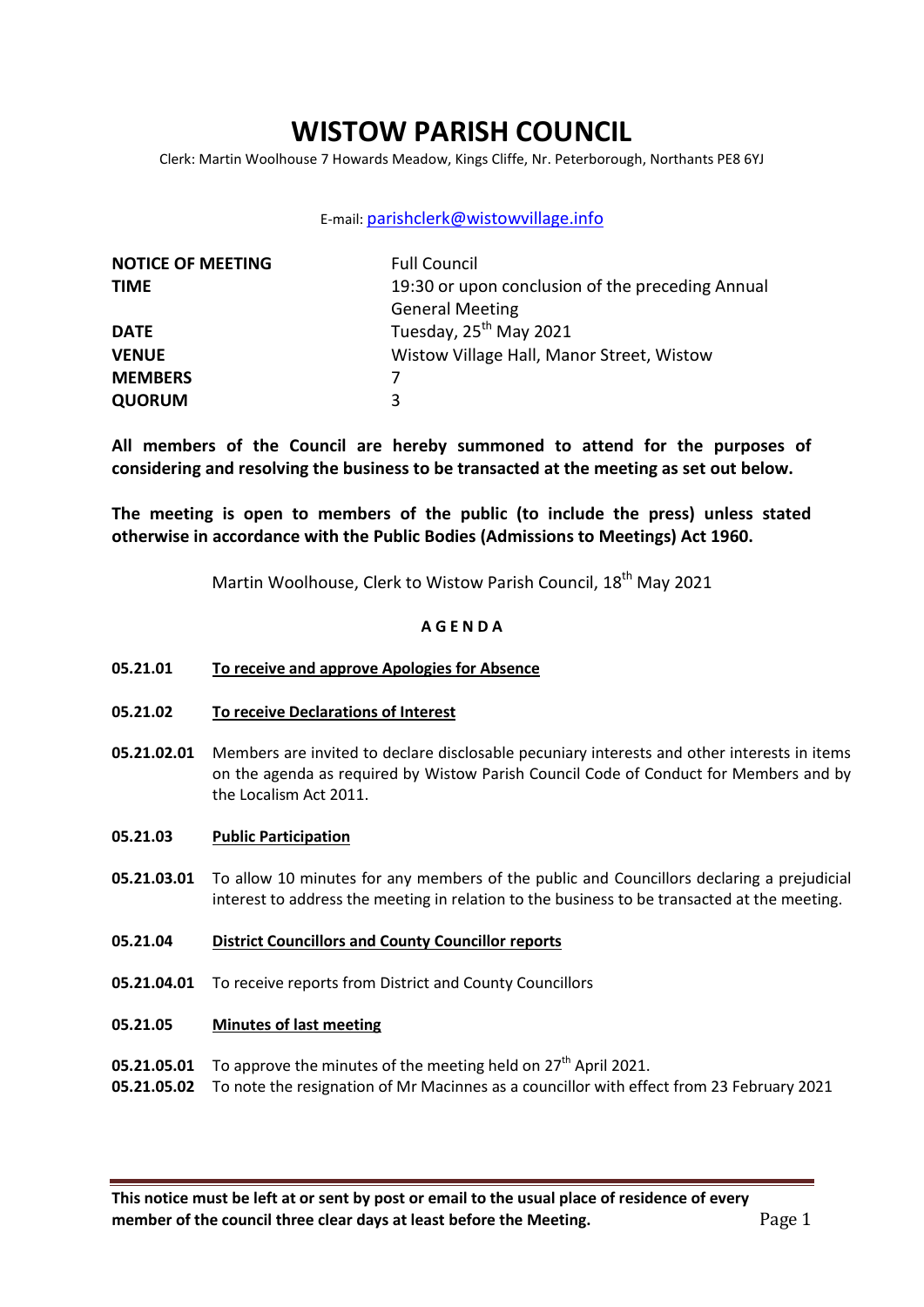# **05.21.06 Matters arising or carried forward from the previous meeting.**

- **05.21.06.01** Flooding
- **05.21.06.02** Highways including road conditions
- **05.21.06.03** Street lighting
- **05.21.06.04** Local council elections 2021
- **05.21.06.05** 2<sup>nd</sup> defibrillator
- **05.21.06.06** Tree works on village green
- **05.21.06.07** Emergency Plan
- **05.21.07 Notification of planning items.**
- **05.21.07.01** The application for works to the Village Hall had been received between meetings.
- **05.21.07.02** To consider the correspondence form Rose Homes regarding varying the planning consent for Bance Court.
- **05.21.08 Finance**
- **05.21.08.01** To approve accounts for payment: 25<sup>th</sup> May 2021

| <b>Date</b> | <b>Ref No</b> | Payee                 | <b>Description</b>                 | Amount |
|-------------|---------------|-----------------------|------------------------------------|--------|
|             |               |                       |                                    | £      |
| 25.05.21    |               | <b>Mr M Woolhouse</b> | Net salary and expenses April 2021 | 296.89 |
| 25.05.21    |               | Mr R Jackson          | <b>Grass cutting</b>               | 700.00 |
| 25.05.21    |               | <b>Balfour Beatty</b> | Q2 Y2 lighting maintenance         | 124.20 |
| 25.05.21    |               | <b>CAPALC</b>         | membership                         | 283.89 |
| 25.05.21    |               | <b>LGS</b>            | <b>Payroll services</b>            | 79.20  |
| 25.05.21    |               | <b>Mr C Bradford</b>  | <b>Reimbursement of expenses</b>   | 54.00  |

- **05.21.08.02** To note the bank charges for May 2021 **15.00**
- **05.21.08.03** To note income received
- **05.21.08.04** To note the Income and Expenditure Account for May 2021 (enclosed within meeting papers).
- **05.21.08.05** To note the bank reconciliation for May 2021 (enclosed within meeting papers).
- **05.21.08.06** To note the bank balances in the current and deposit accounts.
- **05.21.08.07** To approve the AGAR for 2021 (enclosed within meeting papers)

#### **05.21.09 Traffic, Highways & Road Safety**

**05.21.09.01** Save as referred to below or in correspondence nothing to report this month

### **05.21.10 Policing Matters**

**05.21.10.01** Incidents relating to Wistow were included in the Correspondence and all alerts are posted to the Parish Council's Facebook page.

#### **05.21.11 Village Maintenance**

**05.21.11.01** To consider any items not considered elsewhere.